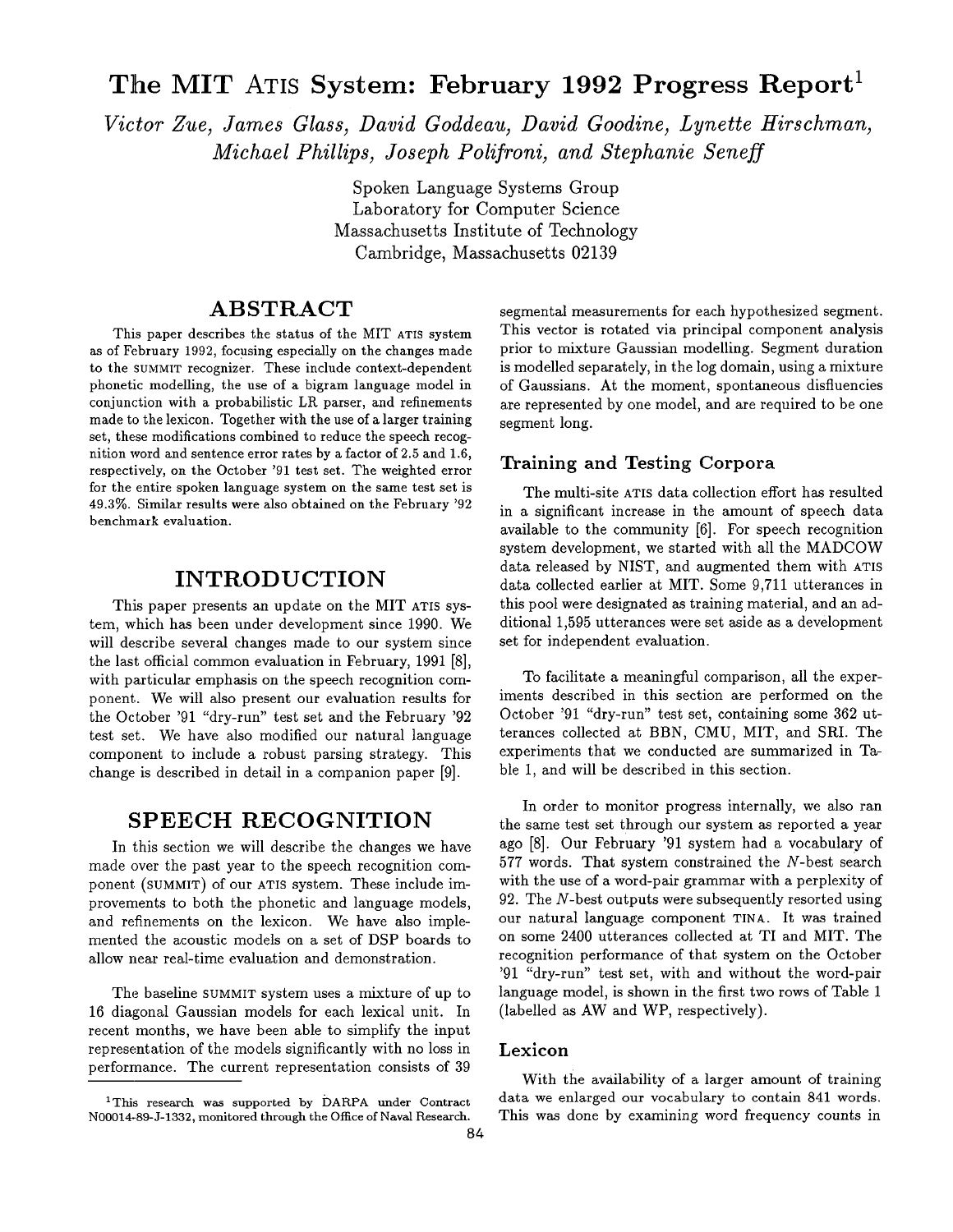the training data and adding all reasonable words that occurred more than once. Examples of words that were not added included misspellings or people's names.

Other improvements to the lexicon included refinement of the pronunciation baseforms and the phonological rules used to generate the pronunciation networks. In part, this involved improving pre-existing rules such as the flapping rule. We also introduced a number of specific allophones for certain phonemes in certain contexts, such as a retroflexed /f/ or a stop closure following a fricative, and a number of new diphone units, allowing a sequence of two phonemes to be treated as a diphthong, such as  $\ell$  el/ or  $\ell$ ar/. The inventory of phonetic units in the expanded lexicon contained 115 distinct labels.

As shown in the third row of Table 1 (labelled as AW, Small Training), these changes combined to reduce the word error rate from 62.5% to 55.4% for the system a year ago using an all-word language model. The next row in the same figure (labelled as AW, Full Training) shows that the word error rate is further reduced to 51% by using the full training set described earlier<sup>2</sup>. This result is identical to the results of the February '91 system using a *word-pair* language model, although the latter achieved better sentence recognition accuracy. Unless otherwise specified, the remaining experiments described in this section all use the full training set.

## **Bigram Language Model**

The current SUMMIT system uses significantly more language constraints than were used by its predecessor [8]. With the help of the available large training set, we constructed a smoothed bigram grammar. As has been done elsewhere, the bigram was smoothed by interpolating the bigram estimates with the prior probabilities of each word [2,4]:

$$
p(\omega_b|\omega_a) = \lambda(\omega_a)\hat{p}(\omega_b|\omega_a) + (1 - \lambda(\omega_a))\hat{p}(\omega_b)
$$

where

$$
\hat{p}(\omega_b|\omega_a) \equiv \frac{N(\omega_a, \omega_b)}{N(\omega_a)}
$$

$$
\hat{p}(\omega_b) \equiv \frac{N(\omega_b)}{N(all \ words)}
$$

The interpolation weights were set to vary with the number of times we had observed the conditioning context:

$$
\lambda(\omega) \equiv \frac{N(\omega_a)}{N(\omega_a) + K}
$$

where  $K$  is a single constant that was optimized so as to minimize the measured perplexity on the development data set. For the ATIS training data, we found that the

perplexity had a broad minimum when  $K$  was around 20. On our development data set this smoothed bigram had a perplexity of 20.1. The perplexity measures did not include out of vocabulary words since our recognition system does not currently have the capability of detecting these words. Including out-of-vocabulary words in the perplexity measure increased the value slightly to 20.8.

Recognition results using the bigram language model are shown in row 5 of Table 1 (labelled as BG). The bigram language model is the single most effective change we made to our system, reducing the word-error rate by more than twofold from the best results obtained previously.

#### Probabilistic LR Parser

A probabilistic LR parser was used in addition to a bigram model to provide language constraints. The LR algorithm is a deterministic, table-driven, left-to-right parsing algorithm for a subset of context-free grammars [1]. The probabilistic LR (PLR) model extends this algorithm to assign a probability

$$
P(w_0...w_n) = \prod_{i=0}^n P(w_i|w_0...w_{i-1})
$$

to each word string, (rather than a binary value). In the PLR model the conditional word probabilities are approximated using the parser state.

If  $P(Q_i|w_0...w_{i-1})$  is the probability that the parser is in state  $Q_i$  having just parsed the substring  $w_0...w_{i-1}$ (without making any moves based on the value of  $w_i$ ), then the conditional word probability can be re-written as:

$$
P(w_i|w_0...w_{i-1}) = \sum_j P(w_iQ_j|w_0...w_{i-1}).
$$

Making the assumption that the parser state captures much of the information in the substring  $w_0...w_{i-1}$  relevant to the conditional probabilities, this can be approximated by:

$$
P(w_i|w_0...w_{i-1}) \approx \sum_j P(w_i|Q_j) P(Q_j|w_0...w_{i-1}).
$$

The set of  $Q_j$  for which  $P(Q_j|w_0...w_{i-1})$  is non-zero is determined by the grammar. In particular, if the grammar is deterministic, then  $P(Q_j | w_0...w_{i-1}) = 1$ , for some  $j = j_i$ , and

$$
P(w_0...w_n) = \prod_i P(w_i|w_0...w_{i-1}) \approx \prod_i P(w_i|Q_{j_i}).
$$

The probabilities  $P(w_i|Q_i)$  can be estimated from a corpus of training utterances using the ratio of the number of times *wi* is the next word when the parser is in state  $Q_j$  to the number of times the parser is in state  $Q_j$ .

<sup>2</sup>Due to computational limitations, we did not use the entire designated training set for training. Instead, a subset of about 7,500 utterances were used.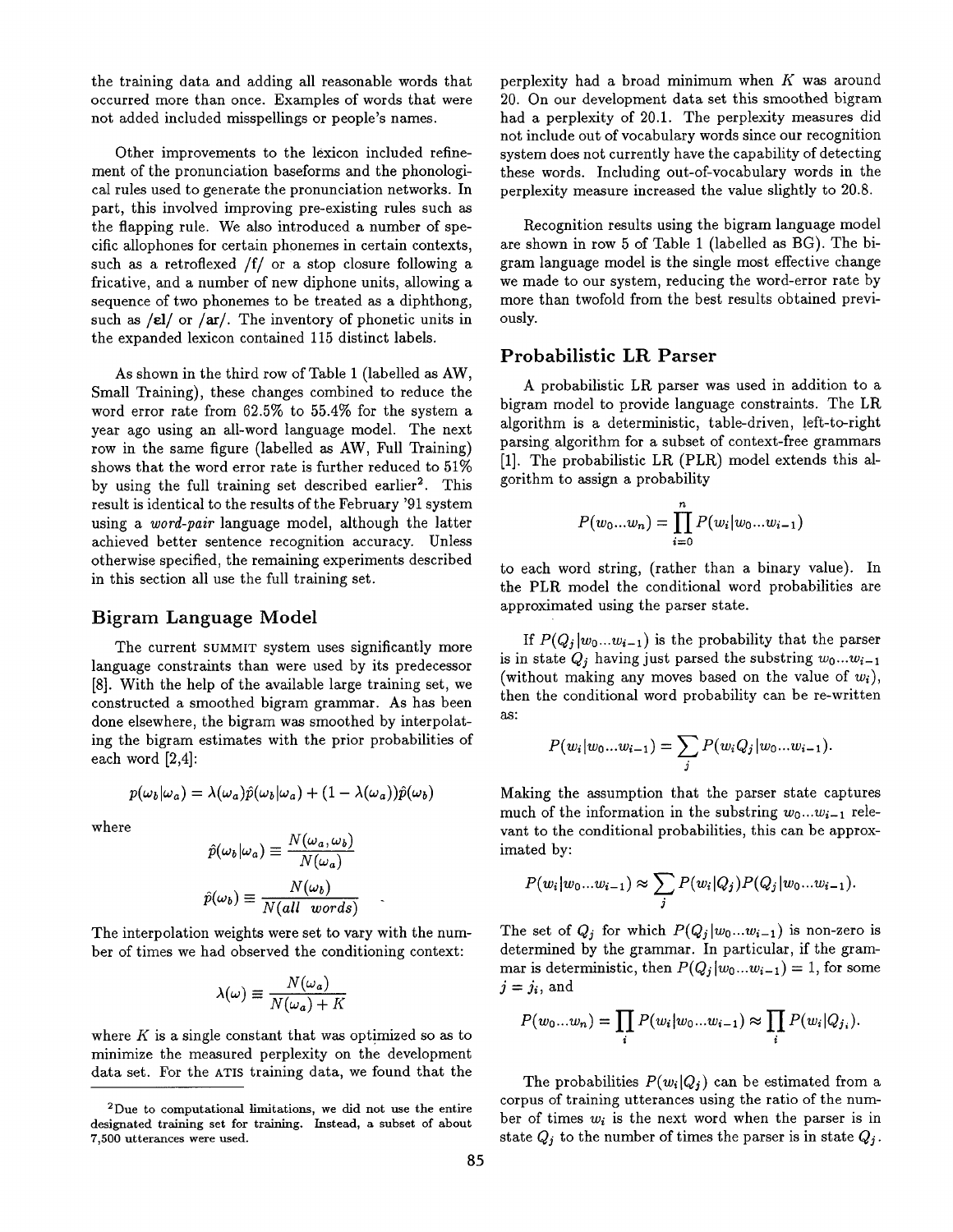| System                               | Characteristics        | Sub(%)            | $(\% )$<br>De <sub>l</sub> | $\overline{\text{Ins}(\%)}$ | $Wd.$ Error $(\%)$ | Sent. $Error(\%)$ |
|--------------------------------------|------------------------|-------------------|----------------------------|-----------------------------|--------------------|-------------------|
| Feb '91                              | AW                     | 41.7              | 10.5                       | 10.4                        | 62.5               | 98.3              |
|                                      | $\overline{\text{WP}}$ | 33.6              | 10.0                       | 7.4                         | 51.0               | 93.9              |
| $\sqrt{\frac{1}{1}}$ Feb $\sqrt{32}$ | AW, Small Training     | 39.7              | 7.5                        | 8.2                         | 55.4               | 97.8              |
|                                      | AW, Full Training      | 37.0              | 7.3                        | 6.7                         | 51.0               | 98.1              |
| $\vert$ Feb '92                      | BG                     | 15.3              | 5.4                        | 3.5                         | 24.1               | 72.7              |
|                                      | $BG + PLR$             | $\overline{13.2}$ | 6.3                        | 2.5                         | 22.0               | 66.9              |
|                                      | $BG+CD$                | 12.4              | 5.5                        | 2.7                         | 20.6               | 67.7              |
|                                      | $BG+CD+PLR$            | 11.7              | 5.3                        | 2.3                         | 19.3               | 61.6              |
|                                      | $BG + CD + PLR + NL$   | 11.6              | 5.1                        | 2.1                         | 18.8               | 58.6              |

Table 1: Speech recognition results on the October '91 test set for the various experiments described in this paper. In addition to the word and sentence error rates, errors due to substitution, insertion and deletion are also provided. Performance of the systems from a year ago on the same data set is included for reference. The symbols are: AW=all-word language model, WP=word-pair language model, BG=bigram language model, CD=context-dependent modelling, PLR=probabilistic LR parser, NL=NL filtering using TINA.

In previous work using the PLR model for the voyaGER task [3], the language model implemented was strict, that is, it assigned probability 0 to word strings not generated by the input grammar. In order to apply this model to speech recognition (i.e., optimizing word accuracy), the parse table was extended to "accept" all word strings. This was accomplished by adding explicit error states to the parse table, and computing recovery actions to allow normal parsing to resume in an appropriate state after an error<sup>3</sup>. Other extensions to the model described previously [3] include various mechanisms for smoothing the probabilities by changing the conditioning state.

The ATIS grammar contains 971 rules, the vast majority of which introduce lexical items, and the resulting parse table contains about 1600 states. The lexicon of the parser is the same as that used by the recognizer. The probabilities were trained on all 9,711 utterances in the training set. The perplexity measured on the October '91 test set was 17.6.

Row 6 of Table 1 (labelled as BG+PLR) shows that further reduction in error rate is possible by incorporating the PLR. PLR is incorporated by using the parse score in place of the bigram score to reorder the 50 Nbest outputs produced by the recognizer. The sentence error rate is reduced more than the word error rate, presumably due to the fact that PLR can deal with some of the long distance constraints better than the bigram.

#### Context-Dependent **Modelling**

At the last DARPA meeting we first described our work towards accounting for contextual effects on the phonetic modelling component of SUMMIT [5]. We proposed using regression tree analysis to find the contex-

tual factors that provided the greatest reduction in the distortion of our phonetic models. In an initial experiment, regression tree analysis was used to form a set of context-specific models for each phonetic unit. However, we found that we were able to obtain the best performance by using the regression trees to independently learn a context-normalization factor for each of the input dimensions of the model. The model for each phonetic unit is then trained using these context-normalized inputs for all of the training samples in that class.

We have extended this work by considering more contextual effects, including phonetic labels two phones away and whether or not the current segment is in a syllable before a pause or at a sentence boundary. The new effects were simply added to the list of questions that could be asked at each node in the tree splitting algorithm.

When we applied this context-normalization to the ATIS domain, we found that the word error rate dropped from 24.1% to 20.6%, as shown in rows 5 and 7 in Table 1) (labelled as BG and BG+CD, respectively). This represents a 15% reduction in error rate. In the Resource Management domain, we found a decrease in word error rate from 10.3% to 7%, or 32% [5]. We believe that we are achieving a smaller reduction in error rate in the ATIS domain because a greater number of errors can be attributed to problems other than phonetic modelling (e.g., out-of-vocabulary words, mismatch of language model, spontaneous speech effects, etc.). In fact, if we look at the performance of the phonetic models in terms of their ability to match the "forced-recognition" phonetic string (the string obtained during recognition allowing only the correct word string), we see a much larger reduction in error rate in the ATIS domain (37.5%) than in the Resource Management domain (18.8%). This may not be surprising, since we are now considering more contextual effects. In addition, it is likely that there are stronger

 $3$ This is roughly equivalent to parsing the word string as a sequence of fragments rather than as a complete sentence.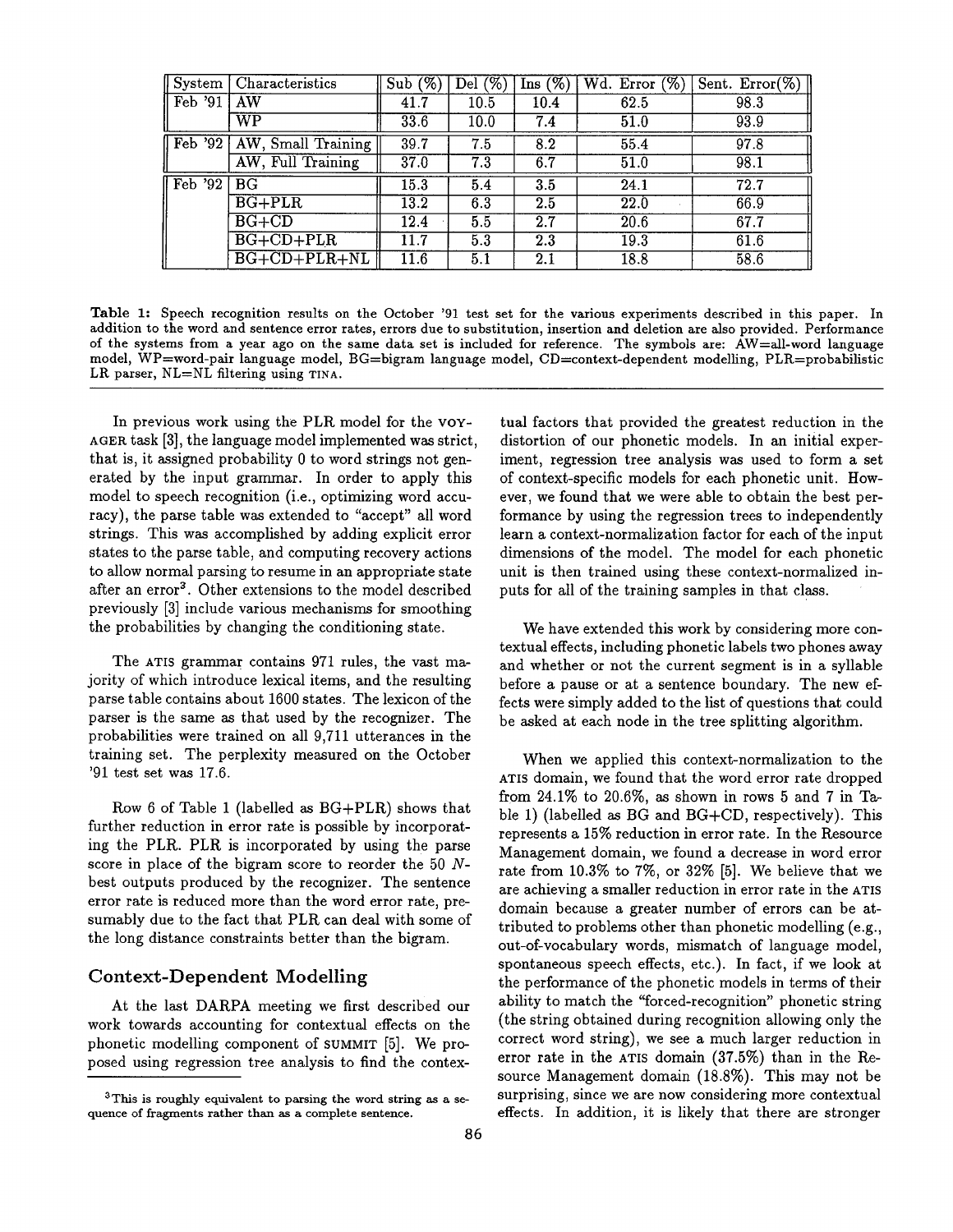| Input         | Correct     | $Incorrect \;  $ | No Answer | Error       |
|---------------|-------------|------------------|-----------|-------------|
| Fext          | 87.7(%)     |                  | 3.91      | $20.9(y_0)$ |
| <b>Speech</b> | $64.8(\% )$ |                  |           |             |

Table 2: Overall system performance, for both text and speech input, on the October '91 test set.

contextual effects in a spontaneous speech corpus such as ATIS than in a more carefully spoken "read" corpus such as Resource Management.

The combined effect of our improved phonetic and language modelling is shown in row 8 of Table 1 (labelled as BG+CD+PLR). In this case, the PLR score is used in conjunction with the acoustic score to resort the N-best outputs. As expected, there is again a more significant improvement on the sentence error rate.

Finally, we incorporated our natural language system TINA as a filter on the N-best outputs produced by the recognizer (with  $N = 40$ ), and the results are shown in the last row of Table 1 (labelled as BG+CD+PLR+NL). Not surprisingly, the natural language component is able to reduced the sentence error rate much more than the word error rate.

## **OTHER IMPROVEMENTS**

The most significant improvement in the back-end, the augmentation of the system with a robust parsing capability is described separately. However, in addition, we have continued to expand the capabilities of the back-end at all levels (syntactic coverage, concepts understood, discourse modelling, dialogue aspects, etc.) We continue to improve the level of sophistication of the booking dialogue, towards the goal of a natural and effective mixedinitiative dialogue to achieve a successful booking.

The performance of our current spoken language system on the October '91 test set is summarized in Table 2. The significant improvement in our NL result can be attributed to the robust parsing strategy that we have adopted. Discussion of these results can be found in a companion paper [9].

# **FEBRUARY '92 BENCHMARK**

The February '92 benchmark results were obtained by running the official test set released by NIST through our system once. This test set contains 971 utterances collected AT&T, BBN, CMU, MIT, and SRI. The speech recognition results are shown in Table 3. Comparing Table 3 with the last row of Table 1, we see that the performance of our system on the two test sets is quite similar.

| ' יער<br>Jel | $\ln s$ $(\%)$ . | Error $(\%)$<br>Wd. | ν7.<br>Sent. |
|--------------|------------------|---------------------|--------------|
|              |                  |                     |              |

Table 3: Speech recognition results for the February '92 test set.

| nout  | Correct | ${\rm incorrect}$ | Answer | .mor |
|-------|---------|-------------------|--------|------|
| ext   |         |                   |        |      |
| peech |         |                   |        |      |

Table 4: Overall system performance, for both text and speech input, on the February '92 test set.

The performance of our current spoken language system on the February '92 test set is summarized in Table 4. Although the system's performance for speech input is similar to that on the October '91 test set, the NL results are not as good. This is a direct reflection of our research priority since October 1991. That is, we have focused our group's attention almost entirely on improving the speech recognition component, to the neglect of expanding our NL system capabilities to adequately conform to the principles of interpretation. Again, discussion of these results can be found elsewhere in these proceedings [9].

# **SUMMARY AND FUTURE WORK**

This paper describes the improvements that we have made to the recognition component of our ATIS system. By incorporating more language constraints (using a bigram and a probabilistic LR parser) and performing context dependent phonetic modelling, a significant reduction in recognition error rates is realized. This has led to a corresponding decrease in weighted error of the overall spoken language system. Much of the phonetic recognition parts of our system has been ported to a set of offthe-shelf DSP boards. The complete system, using an IBM RS6000 for lexical access and a Sun SPARCstation-II for the rest of the processing, now runs in 2-3 times real-time.

In the coming months, we plan to conduct research in several directions that will hopefully lead to further im-Provement in system performance. These areas include the introduction of gender-specific acoustic models, modelling out-of-vocabulary words, modelling, spontaneous speech effects such as pauses, increasing the size of the lexicon and training set size, and better language models.

Our results show that better language modelling is crucial to improved performance. Our future research